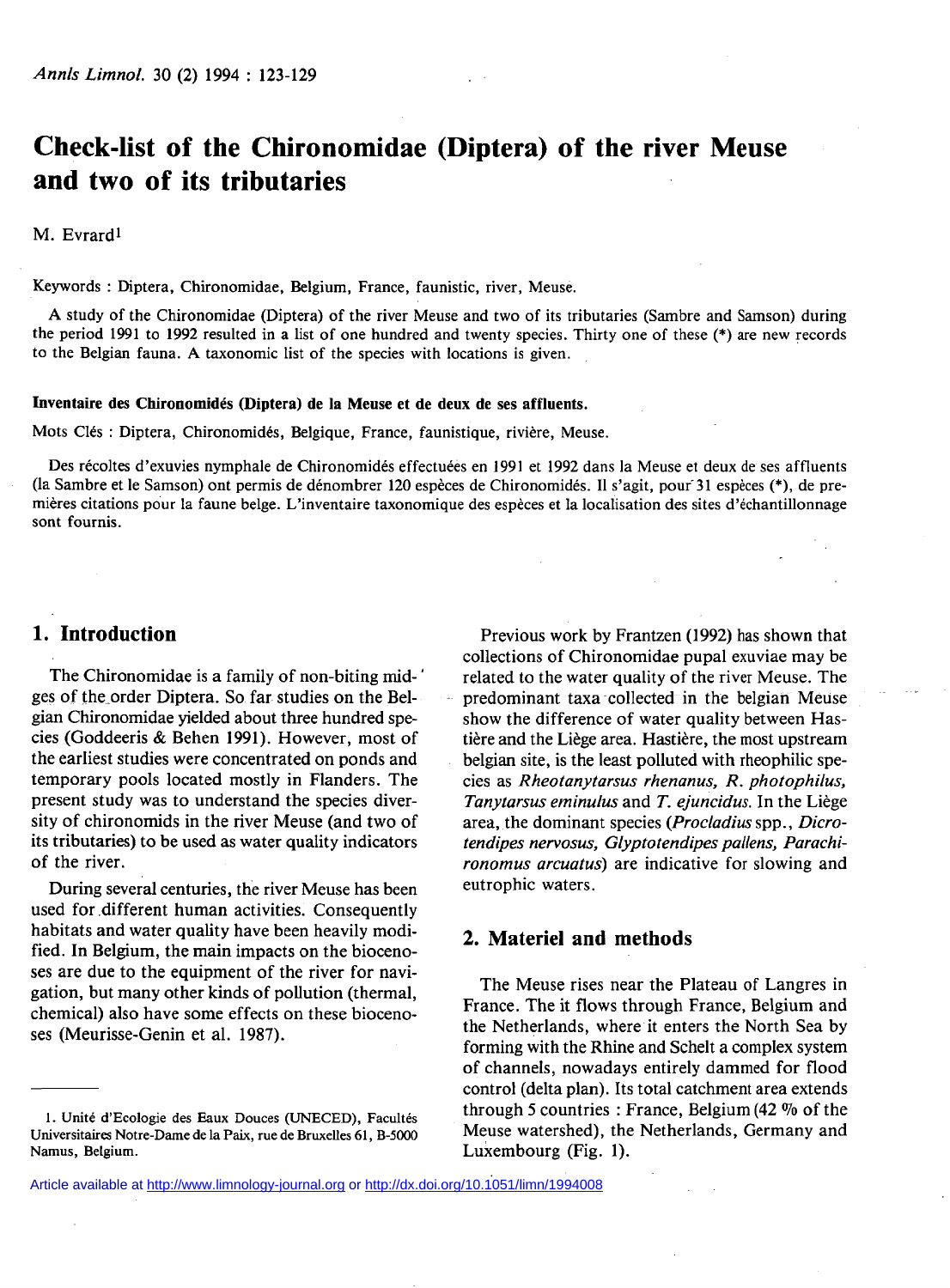

- **Fig. 1. Map showing the sampling sites (1 to 14) in the river Meuse and two of its tributaries (sb = Sambre ; ss = Samson). The site 1 only is situated in France.**
- **Fig. 1. Emplacement des stations (1 à 14) de la rivière Meuse et de deux affluents (sb = Sambre ; ss = Samson). Seule la station 1 est située en France.**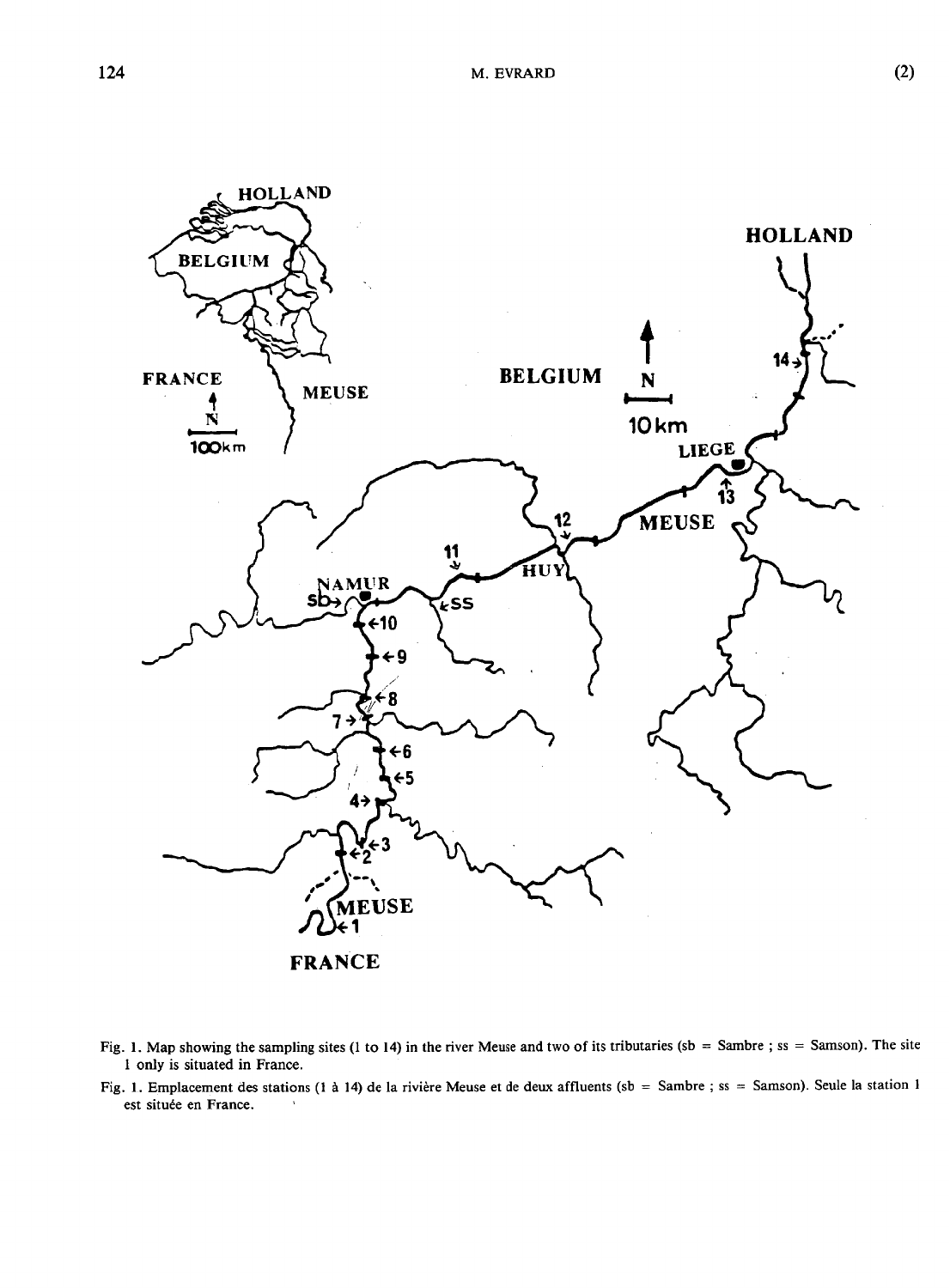**Table 1. List of the Díptera Chironomidae in the river Meuse and two of its tributaries.** 

 $*$  = new record for Belgium;

**1** to **14 =** stations in the river Meuse (Fig. **1)** ; sb = Sambre ; ss = Samson.

Tableau **1.** Liste des Chironomidés de la rivière Meuse et deux de ses affluents. \* = nouvelle récolte pour la Belgique ;<br>1 à 14 = stations de la rivière Meuse (Fig. 1) ; sb = Sambre ; ss = Samson.

| Tanypodinae                                      | Stations           |
|--------------------------------------------------|--------------------|
| Ablabesmyia monilis (Linnaeus)                   | 1 to $10$ , ss     |
| Apsectrotanypus trifascipennis (Zetterstedt)     | 2 to 12,ss         |
| Conchapelopia melanops Wiedemann (in Meigen)     | $2,6,10$ , ss      |
| Conchapelopia pallidula (Meigen)                 | 2 to 10            |
| Guttipelopia guttipennis (van der Wulp)          | 2                  |
| Macropelopia nebulosa (Meigen)                   | 12,ss              |
| Nilotanypus dubius (Meigen)                      | 1,6,9,10           |
| Procladius (Holotanypus) choreus (Meigen)        | 1 to $14, sb, ss$  |
| Procladius (Holotanypus) sagittalis (Kieffer)    | 2 to 14,sb         |
| Rheopelopia ornata (Meigen)                      | $1$ to $10$        |
| Thienemannimyia carnea (Fabricius)               | $1,9,10$ , ss      |
| * Thienemannimyia vitellina (Kieffer)            | 2 to 11            |
| Zavrelimyia melanura (Meigen)                    | SS                 |
| <b>Diamesinae</b>                                |                    |
| Diamesa cinerella Meigen                         | SS.                |
| * Diamesa permacra (Walker)                      | $\mathbf{2}$       |
| Potthastia longimanus Kieffer                    | 1 to $12$ , ss     |
|                                                  |                    |
| Prodiamesa olivacea (Meigen)                     | 2 to 13,sb,ss      |
| Orthocladiinae                                   |                    |
| * Brillia flavifrons Johannsen                   | 10, 11, 12, sb, ss |
| Brillia modesta (Meigen)                         | $1$ to $12,$ sb,ss |
| * Bryophaenocladius furcatus (Kieffer)           | $1$ to $12$ , sb   |
| Cardiocladius fuscus Kieffer                     | $1$ to $11$ ,sb    |
| Chaetocladius melaleucus (Meigen)                | 2                  |
| Chaetocladius perennis (Meigen)                  | 9,12,13            |
| Cricotopus (Cricotopus) albiforceps<br>(Kieffer) | 12                 |

 $\sim 10$ 

 $\lambda$ 

 $\mathcal{L}$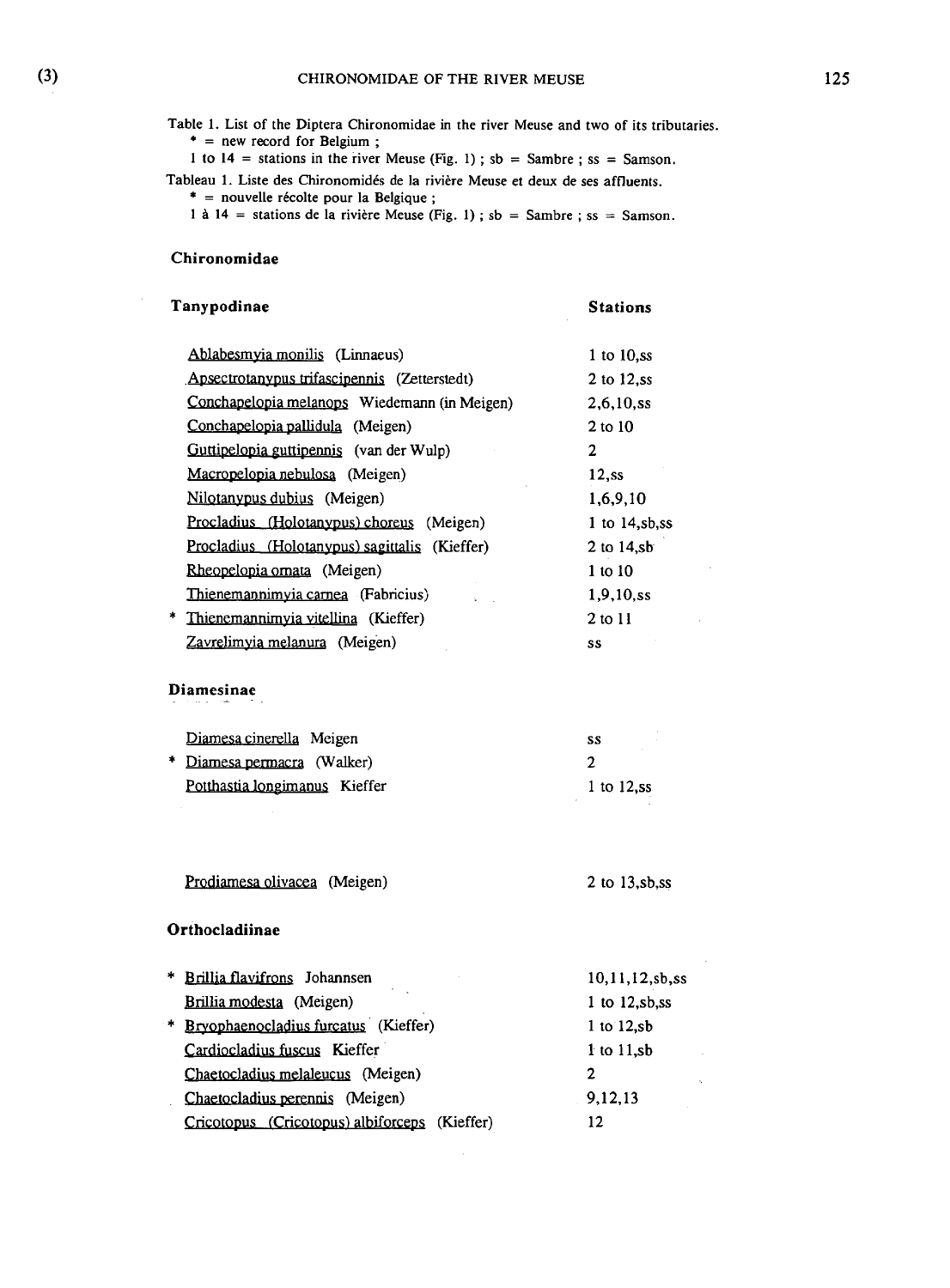# **Table 1. (continuation). Tableau 1. (suite).**

|    | Cricotopus (Cricotopus) annulator Goetghebuer          | $1$ to $12$          |
|----|--------------------------------------------------------|----------------------|
|    | Cricotopus (Cricotopus) bicinctus (Meigen)             | 1 to 14,sb,ss        |
|    | Cricotopus (Cricotopus) similis Goetghebuer            | 1,2,9,ss             |
|    | Cricotopus (Cricotopus) tremulus (Linnaeus)            | 1 to $12$ , ss       |
|    | Cricotopus (Cricotopus) triannulatus (Macquart)        | $1$ to $12, sb, ss$  |
|    | Cricotopus (Cricotopus) trifascia Edwards              | $1$ to $12$ , ss     |
|    | Cricotopus (Cricotopus) vierriensis Goetghebuer        | 1,5,9                |
|    | Cricotopus (Isocladius) intersectus (Staeger)          | 1 to $14$ , sb       |
|    | Cricotopus (Isocladius) sylvestris (Fabricius)         | $1$ to $14, sb$      |
|    | Diplocladius cultriger Kieffer                         | 11                   |
| *  | Eukiefferiella brevicalcar (Kieffer)                   | SS                   |
|    | Eukiefferiella claripennis (Lundbeck)                  | 1 to $14,$ sb,ss     |
| *  | Eukiefferiella clypeata (Kieffer)                      | 1 to 12,ss           |
| ∗. | Eukiefferiella coerulescens (Kieffer)                  | SS.                  |
|    | Eukiefferiella devonica (Edwards)                      | SS.                  |
|    | Heterotrissocladius marcidus (Walker)                  | 2 to 12,ss           |
|    | * Limnophyes pumilio (Holmgren)                        | $1$ to $12$ , sb     |
|    | Nanocladius bicolor (Zetterstedt)                      | $1$ to $14$ , sb, ss |
| *. | Nanocladius distinctus (Malloch)                       | $1$ to $13,$ sb,ss   |
|    | * Nanocladius rectinervis (Kieffer)                    | 1 to $14, sb, ss$    |
|    | Orthocladius (Eudactylocladius) fuscimanus (Kieffer)   | $1$ to $13$ , sb     |
| *  | Orthocladius (Euorthocladius) ashei Soponis            | $1$ to $12$ , ss     |
| *  | Orthocladius (Euorthocladius) rivulorum Kieffer        | 2,6,12,ss            |
|    | Orthocladius (Orthocladius) glabripennis (Goetghebuer) | $1$ to $12$ , ss     |
| *  | Orthocladius (Orthocladius) oblidens (Walker)          | 1 to 13,sb,ss        |
|    | * Orthocladius (Orthocladius) obumbratus Johannsen     | 1 to $14$ , ss       |
|    | * Orthocladius (Orthocladius) pedestris Kieffer        | 2,6,11               |
|    | Orthocladius (Orthocladius) rubicundus (Meigen)        | $1$ to $14,$ sb,ss   |
|    | * Orthocladius (Orthocladius) wetterensis Brundin      | SS                   |
|    | Paracladius conversus (Walker)                         | 5,9,10,11,ss         |
|    | Paracricotopus niger (Kieffer)                         | 3,8,9,10,12,ss       |
|    | * Parakiefferiella bathophila (Kieffer)                | $12$ , ss            |
|    | * Parakiefferiella Pel Langton 1991                    | $1$ ,ss              |
|    | * Parametriocnemus stylatus (Kieffer)                  | $1$ to $12,$ sb,ss   |
|    | Paratrichocladius rufiventris (Meigen)                 | 1 to 14,sb,ss        |
|    |                                                        |                      |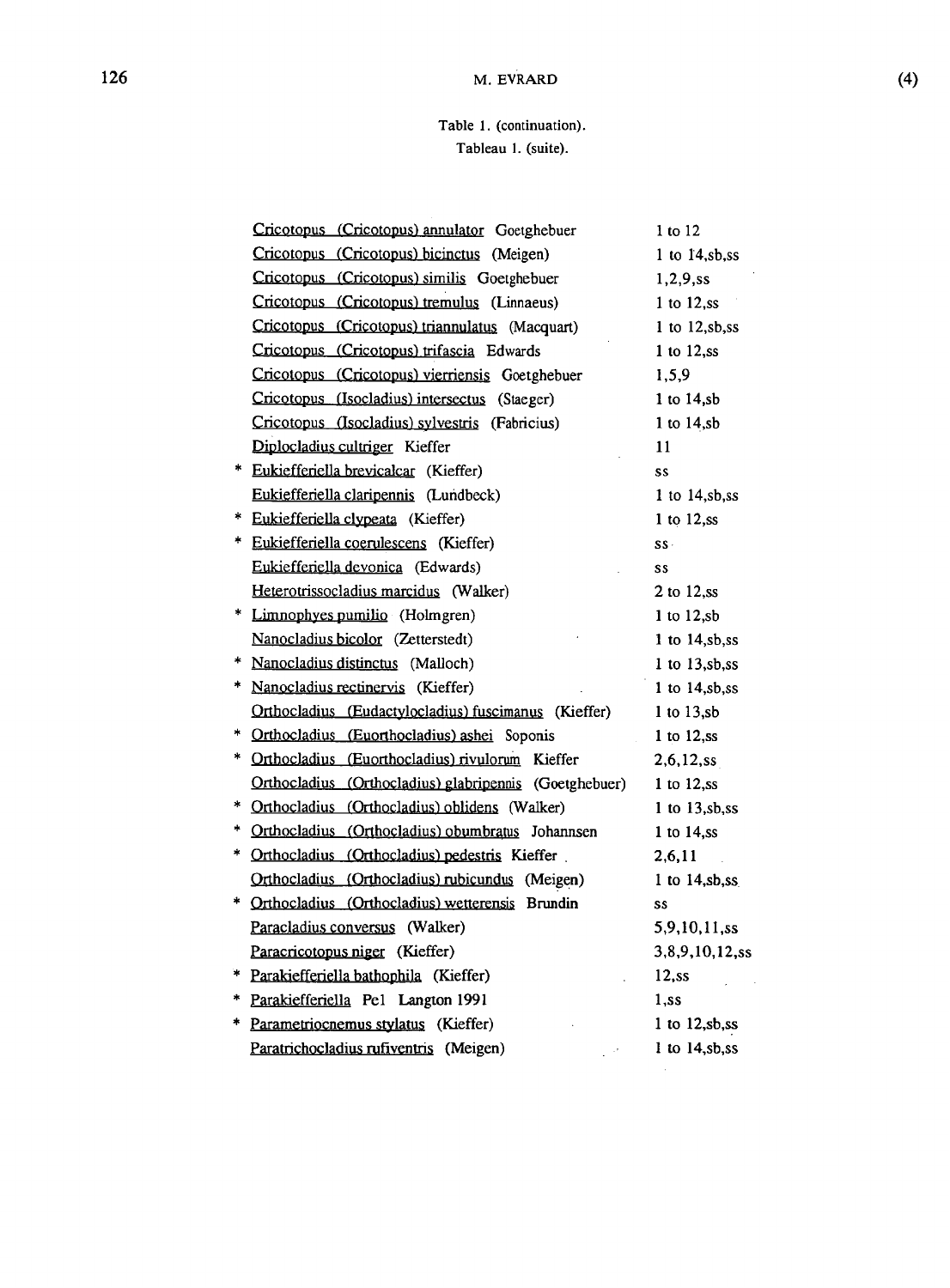# **Table 1. (continuation). Tableau 1. (suite).**

 $\sim 400$  km s  $^{-1}$  .

|    | Paratendipes albimanus (Meigen)                    | 1 to 12             |
|----|----------------------------------------------------|---------------------|
|    | Phaenopsectra flavipes (Meigen)                    | 2 to 14             |
|    | Polypedilum (Pentapedilum) sordens (van der Wulp)  | SS                  |
|    | Polypedilum (Pentapedilum) uncinatum (Goetghebuer) | 7                   |
|    | Polypedilum (Polypedilum) albicorne (Meigen)       | 6,ss                |
|    | Polypedilum (Polypedilum) convictum (Walker)       | 1 to $14$ , ss      |
|    | Polypedilum (Polypedilum) cultellatum Goetghebuer  | 1 to $14,$ sb,ss    |
|    | Polypedilum (Polypedilum) laetum (Meigen)          | 2 to 14,ss          |
|    | Polypedilum (Polypedilum) nubeculosum (Meigen)     | 1 to 14             |
|    | Polypedilum (Tripodura) pullum (Zetterstedt)       | $1$ to $10$ , ss    |
|    | Polypedilum (Tripodura) scalaenum (Schrank)        | 1 to 14             |
|    | Xenochironomus xenolabis (Kieffer)                 | 1,2,3,6,7,12        |
|    |                                                    |                     |
|    | Chironominae                                       |                     |
|    | Tanytarsini                                        | <b>Stations</b>     |
|    |                                                    |                     |
|    | Cladotanytarsus mancus (Walker)                    | $1$ to $10$         |
|    | Micropsectra atrofasciata (Kieffer)                | $2$ to $14,$ sb,ss  |
|    | Micropsectra notescens (Walker)                    | $12$ ,ss            |
|    | * Paratanytarsus dissimilis Johannsen              | 1 to $12,$ sb,ss    |
|    | Rheotanytarsus curtistylus (Goetghebuer)           | 2                   |
| ŧ  | Rheotanytarsus pentapoda Kieffer                   | $1$ to $10,$ sb     |
|    | Rheotanytarsus photophilus (Goetghebuer)<br>$\sim$ | $1$ to $10$         |
|    | Rheotanytarsus rhenanus_Klink                      | $1$ to $12, sb, ss$ |
|    | * Stempellina almi_Brundin                         | 8                   |
| ķ. | Tanytarsus brundini Lindeberg                      | $1$ to $13$ , ss    |
|    | * Tanytarsus curticomis Kieffer                    | 2,11                |
|    | Tanytarsus ejuncidus (Walker)                      | $1$ to $12$ , ss    |
|    | 75<br>Tanytarsus eminulus (Walker)                 | $1$ to 14,ss        |
|    | * Tanytarsus fimbriatus Reiss & Fittkau            | 5                   |
|    | Tanytarsus heusdensis Goetghebuer                  | 1 to $14, sb$       |
| *  | Tanytarsus palletaris Verneaux                     | -SS                 |
|    | Tanytarsus pallidicornis (Walker)                  | 4,6,7,8             |
|    |                                                    |                     |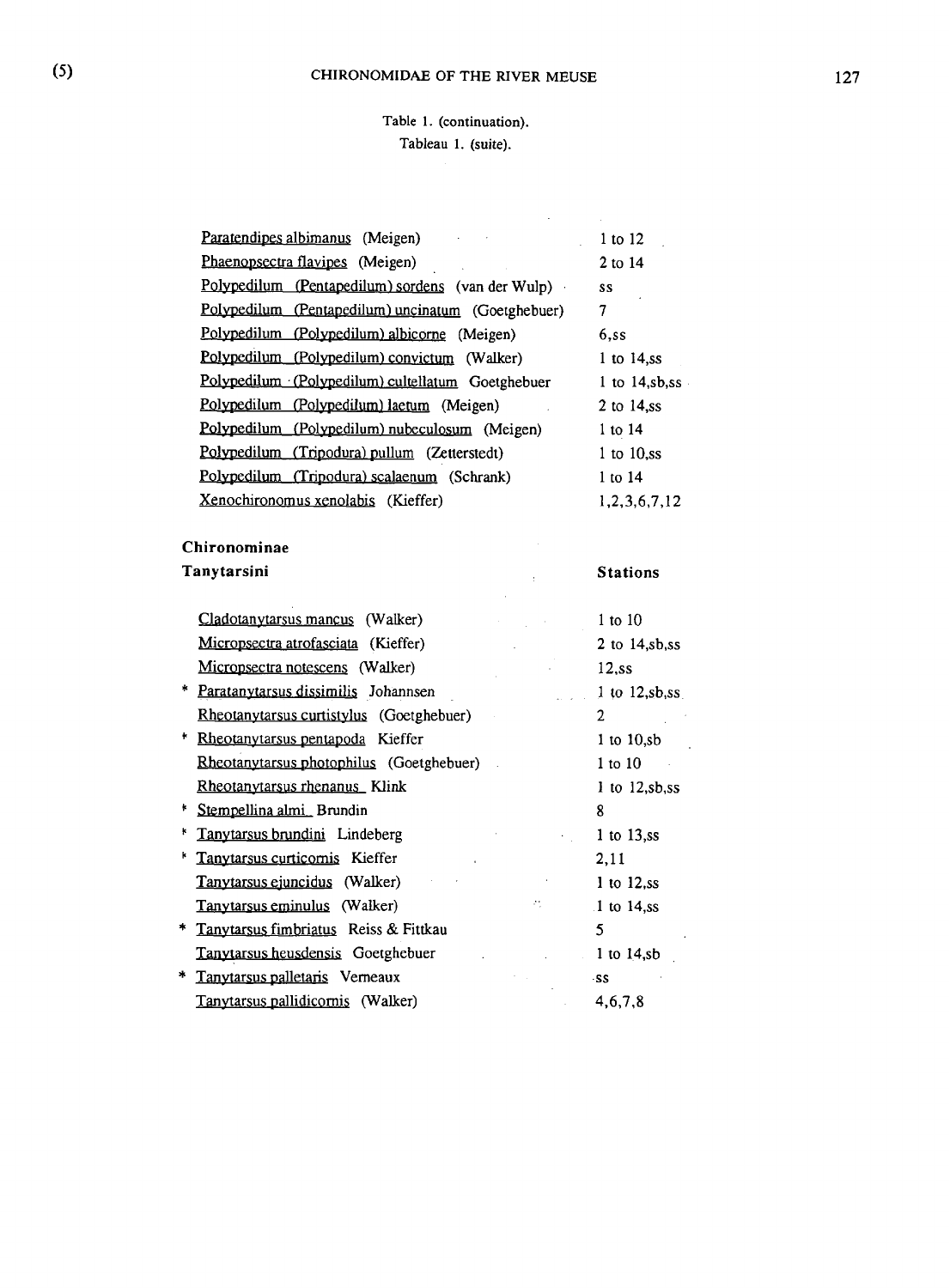# **Table 1. (continuation). Tableau 1. (suite).**

| Psectrocladius (Psectrocladius) sordidellus (Zetterstedt) | 1,2                |
|-----------------------------------------------------------|--------------------|
| Rheocricotopus (Psilocricotopus) chalybeatus (Edwards)    | $1$ to $12,$ sb,ss |
| Rheocricotopus (Rheocricotopus) fuscipes (Kieffer)        | 1 to $14$ , sb, ss |
| * Rheorthocladius sp. A Thienemann                        | 6,9,ss             |
| Smittia sp.                                               | 2,5,9,ss           |
| * Synorthocladius semivirens (Kieffer)                    | $1$ to $14$ , sb   |
| Thienemanniella clavicornis (Kieffer)                     | $1,3$ ss           |
| Tvetenia calvescens (Edwards)                             | $1$ to $12$ , ss   |
| * Tvetenia discoloripes (Goetghebuer)                     | $1$ to $11$        |
| Tvetenia verralli (Edwards)                               | 1 to 12,sb,ss      |
| Chironominae                                              |                    |
| Chironomini                                               | <b>Stations</b>    |
| * Chironomus (Chironomus) anthracinus Zetterstedt         | 1,6,9,10,11,12     |
| Chironomus (Chironomus) aprilinus Meigen                  | 12,13,14,sb,ss     |
| Chironomus (Chironomus) plumosus (Linnaeus)               | 1 to 14            |
| Chironomus (Chironomus) riparius Meigen                   | 13, sb             |
| Cladopelma virescens (Meigen)                             | 1 to 10            |
| Cryptochironomus rostratus Kieffer                        | $2$ to $10$        |
| Cryptochironomus supplicans (Meigen)                      | 1 to 12            |
| Cryptotendipes pseudotener (Goetghebuer)                  | 12 <sup>2</sup>    |
| Dicrotendipes nervosus (Staeger)                          | $1$ to $14$ , sb   |
| Endochironomus albipennis (Meigen)                        | 1 <sup>1</sup>     |
| Glyptotendipes pallens (Meigen)                           | $1$ to $14, sb$    |
| Glyptotendipes paripes Edwards                            | $1$ to $14, sb$    |
| * Glyptotendipes signatus Kieffer                         | 3                  |
| Harnischia curtilamellata (Malloch)                       | 1 to 12            |
| Kiefferulus tendipediformis (Goetghebuer)                 | 3                  |
| Microchironomus tener (Kieffer)                           | $1$ to $12$        |
| Microtendipes chloris (Meigen)                            | $1$ to $12$ , ss   |
| Microtendipes pedellus (De Geer)                          | $12$ ,sb           |
| Nilothauma brayi (Goetghebuer)                            | 3,7,10             |
| Parachironomus arcuatus (Goetghebuer)                     | 1 to $14, sb, ss$  |
| Parachironomus frequens (Johannsen)                       | 1 to 14            |
| Parachironomus vitiotus (Goetghebuer)                     | 11                 |